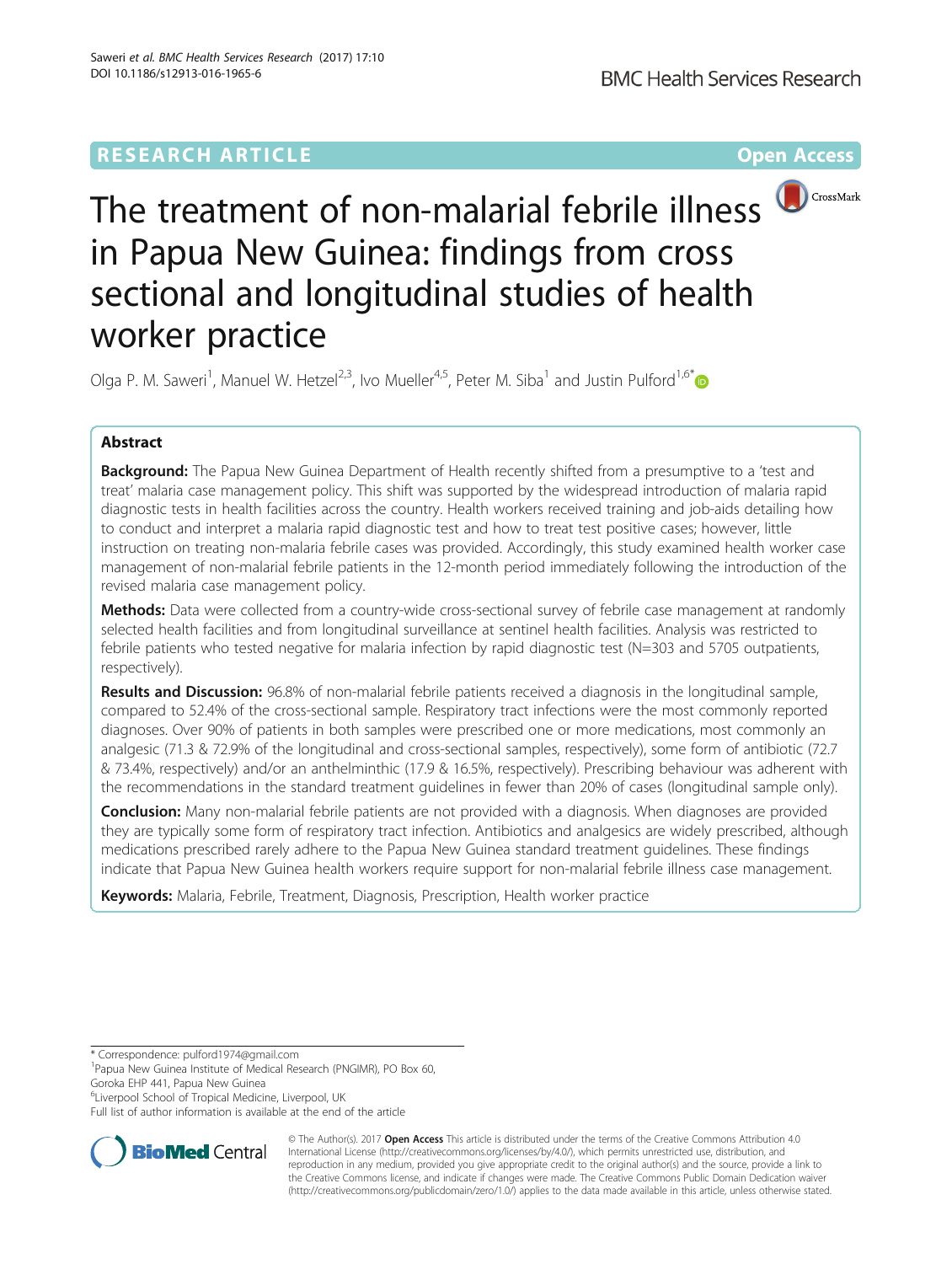## Background

The last 5 to 10 years has seen a substantial increase in the availability and use of malaria Rapid Diagnostic Tests (mRDTs) in many parts of the world [[1\]](#page-8-0). Consistent with these global trends, Papua New Guinea (PNG) with support from a Round 8 Global Fund grant has procured over three million mRDTs since 2010 [[2\]](#page-8-0). This supports a revised national malaria treatment policy (NMTP) stipulating that all fever or suspected malaria cases be tested for malaria infection by microscopy or mRDT [\[3](#page-8-0)]. Internationally, the scale-up of mRDT availability has often led to substantial reductions in antimalarial prescription as health workers shift from a presumptive to a 'test and treat' malaria case management approach [[4](#page-8-0)–[6\]](#page-8-0). There is some evidence to suggest a similar change in health worker practice is occurring in PNG. A recent study found that antimalarial prescriptions to febrile patients declined from 96.4% of cases before the introduction of the test and treat policy to 39.0% in the 12-month period immediately post-implementation [\[7](#page-8-0)]. The availability of mRDTs increased from 8.9% of surveyed facilities to 53.4% across the same time period.

Whilst mRDTs can confirm or rule out malaria infection, they provide no support to health workers for diagnosing and treating non-malarial fevers. Fever is an unspecific syndrome and diagnostic tools to assist in the accurate identification of its aetiology in mRDT negative patients are scarce in resource-poor settings [\[8](#page-8-0)]. The historic practice of presumptive malaria diagnosis may further undermine the quality of non-malarial febrile case management as the health workforce has little acquired experience in the clinical diagnosis and treatment of non-malarial febrile patients [[9](#page-8-0)]. Many febrile patients attending PNG health facilities test negative for malaria infection and the malaria burden is declining in the general population [[10, 11](#page-8-0)]. Thus, the health workforce is increasingly, and quite suddenly, required to respond to febrile illnesses shown to be non-malarial in origin via mRDT.

A health worker training program was carried out in PNG pre-implementation of the new NMTP. This program provided detailed instruction on mRDT use and strongly emphasised the importance of restricting antimalarial prescription to test-confirmed cases [\[12](#page-8-0)]. Nevertheless, the training program provided relatively little detail on non-malarial febrile case management beyond reference to an Integrated Management of Childhood Illness (IMCI) flowchart. No instruction on the management of non-malarial febrile illness in adolescent or adult patients was provided. The PNG National Department of Health and the Paediatric Society of PNG issues standard treatment guidelines which outline recommended management of a range of common illnesses, including non-malarial febrile illness [[13, 14](#page-8-0)]. Apart from these reference manuals, no other training, resources or support have been specifically provided to assist the PNG healthcare workforce manage the increasing number of non-malarial febrile illness cases identified in the context of the new NMTP. Accurate diagnosis of non-malarial febrile illness is further comprised by the absence of on-site laboratory support at most primary health care facilities in PNG [[15\]](#page-8-0). The general lack of curative treatments for most viral febrile illnesses may be an additional obstacle to implementing accurate evidence-based treatment.

This paper examines how the PNG primary healthcare workforce diagnosed and treated non-malarial febrile patients in the period immediately following the widespread introduction of mRDTs. The primary research questions included: what percentage of non-malarial febrile patients are provided a recorded diagnosis? What diagnoses are being recorded? What medications are being prescribed? And to what extent do the medications prescribed adhere with national standard treatment guidelines?

### Methods

This paper presents selected data from a multifacted evaluation of the PNG National Malaria Control Program (NMCP), 2009–2014. A full description of the NMCP evaluation is available elsewhere [[16\]](#page-8-0). Reported data were obtained from longitudinal, outpatient surveillance in seven sentinel health facilities and a cross sectional survey completed in 36 randomly selected health facilities across the country. The longitudinal dataset provided a large number of febrile cases, although the respective case management of these patients was provided by a relatively small number of health workers working within a quasi-research environment. The cross sectional dataset provided fewer clinical cases, but these cases were clinically managed by a greater number of health workers from across a greater number of health facilities in a routine clinical environment. The datasets are considered complementary as, together, they provide clinical case management records pertaining to nonmalaria febrile illness for over 6000 patients from 43 health facilities.

### Outpatient surveillance

### Study sites

Outpatient surveillance was variously initiated in seven sentinel primary health care facilities across PNG between January 2010 and July 2011. The primary aim of the surveillance was to assess trends in malaria morbidity. The seven facilities were purposively selected from a sampling frame of operational public-sector health centres provided by the PNG Department of Health according to their accessibility, their functionality, their geographical spread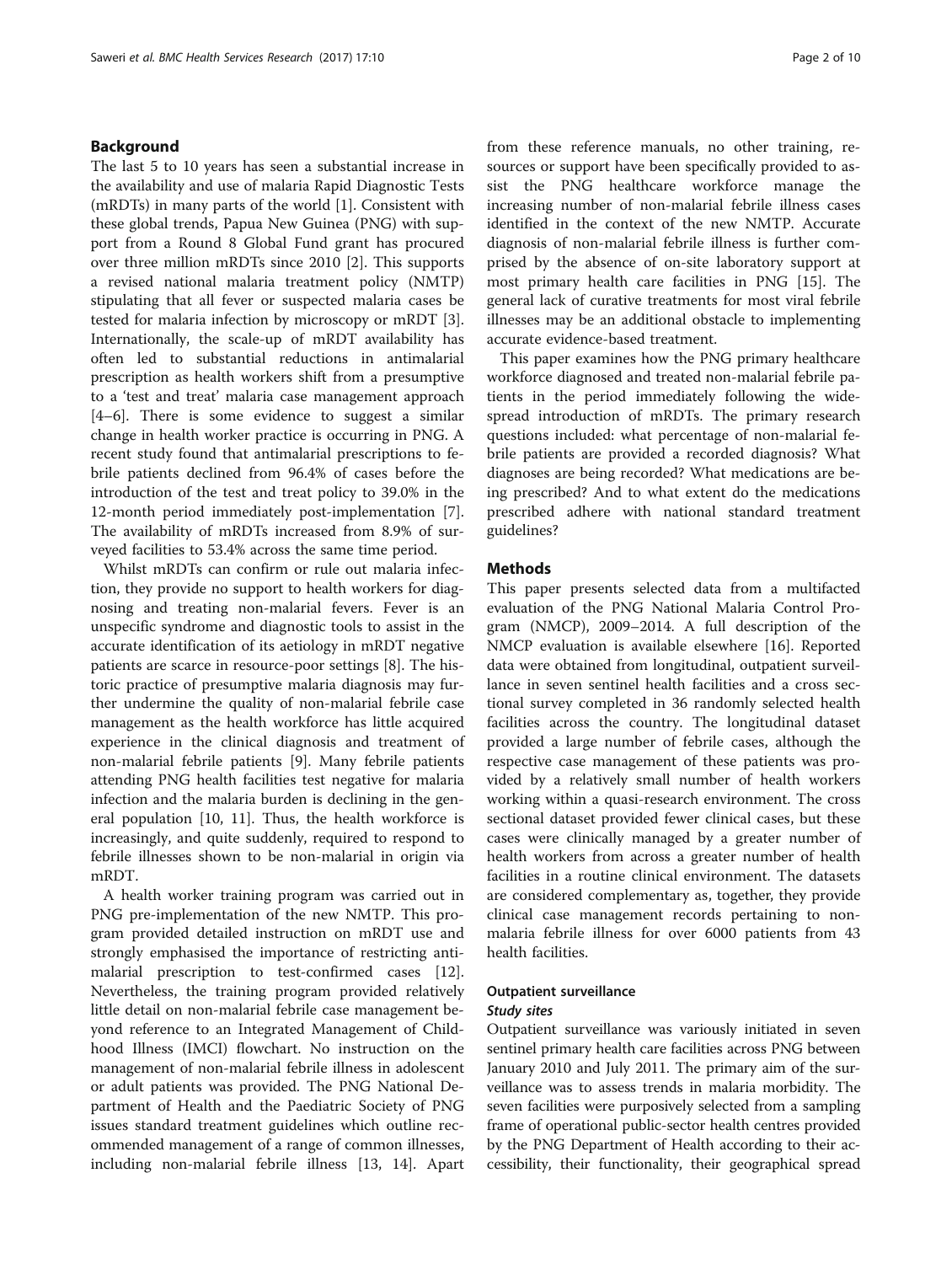and the local malaria epidemiology and were located in Balimo (Western province), East Cape (Milne Bay province), Karimui (Chimbu province), Sausi (Madang province), Dreikikir (East Sepik province), Lemakot (New Ireland province) and Arawa (Autonomous Region of Bougainville). For the purpose of this paper, focus is placed on data collected in the calendar year 2012 as the revised NMTP was implemented in November, 2011.

## Procedure

Daily surveillance was carried out at each health facility during regular opening hours (Monday to Friday, 7.45 am-4.06 pm). Outpatients presenting with fever or a history of fever, in the past 3 days, were referred to a study nurse who then completed an mRDT, prepared a thick and thin blood smear on a microscopy slide and measured haemoglobin (Hb) level using a Hemocue Hb 201+ analyser (HemoCue AB, Ängelholm, Sweden). Demographic details of the patient were recorded in a one-page case report form alongside clinical signs and symptoms, previous health facility attendance and drug intake, axillary temperature, weight and results of the mRDT and Hb measurement. The patient was then transferred to a member of the respective facility's health work force for further examination, diagnosis and treatment following routine procedures. The resulting diagnosis and any prescription by the health worker were recorded on the case report form. Oral informed consent was obtained from all patients prior to participation.

# Cross sectional survey

### Study sites

The sample consisted of primary health care facilities randomly selected as part of a countrywide cross sectional health facility survey in which at least one instance of febrile case management has been observed by a member of the research team. The sampling frame consisted of all primary health care facilities operational at the time of the survey. Health facilities were stratified by province and selected using a simple random sampling procedure. Sample size was determined by logistical considerations.

# Procedure

The survey was carried out between June and November 2012. Research officers spent between 1 to 5 days at each participating health facility (depending on size). Up to four different survey instruments were completed at each health facility, although this paper only reports data obtained from the non-participant observation of febrile case management (described below). Oral informed consent was sought from the officer in charge at all participating health facilities and from all participating clinicians and patients prior to clinical observation. More details of the general survey methodology have been published elsewhere [\[7](#page-8-0)].

### Survey instrument

A structured checklist was designed to record observed features of the clinical case management of patients presenting with fever or a recent history of fever. The instrument was divided into discrete sections including consultation and diagnosis, prescription and treatment counseling. The content of each section was informed with input from experienced medical- and medical research- professionals. The instrument was completed by a trained research officer who would passively observe the management of fever patients from the point of initial contact with a health professional until service exit or admission onto a treatment ward. During the course of this observation, the research officer recorded on the structured clinical observation instrument whether specified actions did or did not occur and recorded the content of specific actions (e.g., whether an mRDT was conducted and, if yes, the outcome). Eligible patients were identified upon first contact with a health worker or, if circumstances allowed, by screening in the waiting area prior to first contact with a health worker.

### Data analysis

All data were double entered into DMSys version 5.1 (Sigma Soft International). Stata versions 11/IC and 12/ SE were used for descriptive data analysis and to assess health worker adherence to prescription guidelines. The analysis of health worker adherence to prescription guidelines was limited to the ten most frequently recorded diagnoses and to patients with a single recorded diagnosis. Patients with multiple diagnoses were not included as it was not possible to determine which medications were prescribed for which diagnosis. To be rated 'adherent' the medications prescribed were required to be consistent with those listed against the specified diagnosis in either the Papua New Guinea Standard Treatment Guidelines for Adults [[14\]](#page-8-0) or Children [[13\]](#page-8-0), as listed in Table [1](#page-3-0). A rating of 'partially adherent' was given when at least one (but not all) of the listed medications for the specified diagnosis were prescribed or the same class of medication was prescribed, but not the recommended drug. A rating of 'non-adherent' was given when the medication/s prescribed was/were neither the recommended drug nor the same class of medication as stated in the aforementioned manuals. The analysis of health worker adherence to prescription guidelines did not account for drug dosages and was not applied to the CS sample due to the large number of cases without a recorded diagnosis. Between-group differences in the mean number of medications prescribed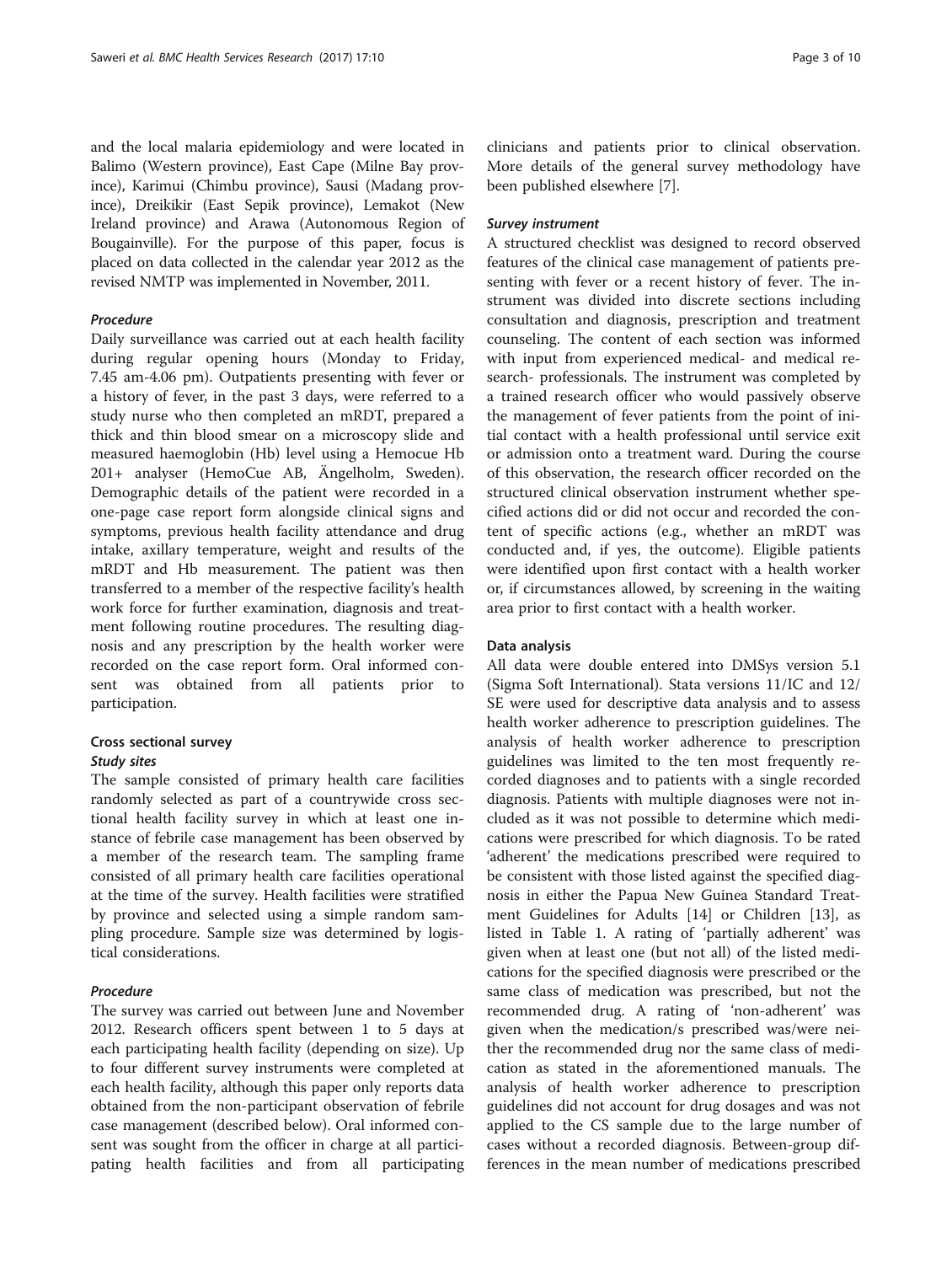<span id="page-3-0"></span>

| Table 1 Recommended medications for specified diagnoses according to the Papua New Guinea Standard Treatment Guidelines for |  |  |  |  |  |  |
|-----------------------------------------------------------------------------------------------------------------------------|--|--|--|--|--|--|
| Adults and Children                                                                                                         |  |  |  |  |  |  |

| Diagnosis                  | Recommended medications                                                                                                                                                                                                                                          |                                                                                                                                                                                                              |  |  |  |  |  |
|----------------------------|------------------------------------------------------------------------------------------------------------------------------------------------------------------------------------------------------------------------------------------------------------------|--------------------------------------------------------------------------------------------------------------------------------------------------------------------------------------------------------------|--|--|--|--|--|
|                            | Adults                                                                                                                                                                                                                                                           | Children                                                                                                                                                                                                     |  |  |  |  |  |
| Anaemia <sup>a</sup>       | Fefol; Albendazole; if spleen is very large, Chloroguine                                                                                                                                                                                                         | Antimalarial + Albendazole + Folic Acid + Iron<br>(for severe cases a blood transfusion)                                                                                                                     |  |  |  |  |  |
| Coughb                     | Amoxicillin + Paracetamol (if simple cough)                                                                                                                                                                                                                      | Amoxicillin                                                                                                                                                                                                  |  |  |  |  |  |
| Diarrhoea <sup>c</sup>     | Treat dehydration with Oral Rehydration Salts (ORS);<br>in severe cases treat intravenously with ORS                                                                                                                                                             | Treat dehydration with Oral Rehydration Salts (ORS);<br>in severe cases treat intravenously with ORS                                                                                                         |  |  |  |  |  |
| Gastroenteritisc           | Treat dehydration with Oral Rehydration Salts (ORS);<br>in severe cases treat intravenously with ORS                                                                                                                                                             | Treat dehydration with Oral Rehydration Salts (ORS);<br>in severe cases treat intravenously with ORS                                                                                                         |  |  |  |  |  |
| Influenza-like-<br>illness | Amoxicillin (bacterial infection) + Paracetamol (fever)                                                                                                                                                                                                          | Amoxicillin (bacterial infection) + Paracetamol (fever)                                                                                                                                                      |  |  |  |  |  |
| Malaria <sup>d</sup>       | P.falciparum: Artemether Lumefantrine (AL); P.vivax:<br>$AL + Prima$ quine                                                                                                                                                                                       | P.falciparum: Artemether Lumefantrine (AL); P.vivax:<br>AL + Primaguine                                                                                                                                      |  |  |  |  |  |
| Otitis Media <sup>e</sup>  | Amoxicillin + Paracetamol (acute otitis media);<br>Co-trimoxazole (for pus in chronic Otitis media)                                                                                                                                                              | Amoxicillin + Paracetamol (acute otitis media); Co-trimoxizole<br>(if pus/discharge after 1 week of treatment); Boric Acid ear drops<br>(Chronic Otitis Media)                                               |  |  |  |  |  |
| Pneumonia <sup>t</sup>     | Paracetamol (chest pains) + Amoxicillin (mild, moderate);<br>Benzyl-penicillin (severe); Chloramphenicol (severe);<br>gentamicin (severe); ceftriaxone (severe) + Oxygen (severe)<br>+ nebulised salbutamol (for wheezing); salbutamol inhaler<br>(for wheezing) | Chloramphenicol (severe pneumonia) + Oxygen (if child is cyanosed/<br>grunting/in heart failure/restless/drowsy/stopping breathing); Benzyl<br>Penicillin (moderate pneumonia); Amoxicillin (mild pneumonia) |  |  |  |  |  |
| URTI <sup>9</sup>          | Amoxicillin (bacterial infection) + Paracetamol (fever)                                                                                                                                                                                                          | Amoxicillin (bacterial infection) + Paracetamol (fever)                                                                                                                                                      |  |  |  |  |  |
| Worms                      | Albendazole                                                                                                                                                                                                                                                      | Albendazole                                                                                                                                                                                                  |  |  |  |  |  |

a<br>Includes severe anaemia, anaemia acquired in pregnancy, anaemia acquired after birth and non-specific anaemia <sup>b</sup>Includes general cough, simple cough and productive cough

<sup>c</sup>A rating could not be made in the majority of cases due to insufficient diagnostic information (e.g., diarrhoea would be treated in different ways depending on the cause, but the cause was rarely stated)

<sup>d</sup>Includes uncomplicated malaria, severe malaria and non-specific malaria

elncludes both acute and chronic otitis media as well as non-specific otitis media

f Includes moderate, mild and severe pneumonia

<sup>9</sup>Upper Respiratory Tract Infection

and type of prescription were examined by two-tailed ttests and chi-square, respectively, in the CS sample.

### Results

# Outpatient surveillance

### Sample

A total of 5705 patients with fever or recent experience of fever tested negative for malaria by mRDT across the seven sentinel sites in 2012. Of these patients, 50.9% were female, 42.3% were <5 years of age, 18.7% were between 5 and 15 years of age and 39.0% were 16 years of age or older.

### **Diagnosis**

A diagnosis was recorded for 96.8% (5521/5705) of the outpatient surveillance (OS) sample. Of outpatients with a recorded diagnosis, 88.9% (4906/5521) had one recorded diagnosis and 11.1% (615/5521) had two or more. Overall, a total of 6152 diagnoses were recorded of which 87.6% (5391/6152) appear in the Papua New Guinea Standard Treatment Guidelines for Adults [[14](#page-8-0)] or Children [[13\]](#page-8-0). A full list of the recorded diagnoses is available in Additional file [1.](#page-8-0) The ten most frequently recorded diagnoses, accounting for 72.6% (4469/6152) of all diagnoses, included: Pneumonia ( $n = 824$ ), Cough ( $n = 790$ ), Respiratory Tract Infection ( $n = 613$ ), Malaria ( $n = 510$ ), Anaemia  $(n = 452)$ , Fever of Unknown Origin  $(n = 399)$ , Otitis Media  $(n = 286)$ , Diarrhoea  $(n = 274)$ , Flu  $(n = 233)$ and Worms  $(n = 88)$ .

All participants included in the OS sample were tested for malaria and anaemia using diagnostic tests. These were the only two diagnostic test results routinely recorded that allow the accuracy of the respective diagnosis to be assessed. By definition, all participants included in the OS sample tested negative for malaria infection by mRDT; however, 8.9% (510/5705) were given a recorded diagnosis of malaria all of which would be considered incorrect according to mRDT result assuming absence of signs of severe malarial disease (7/510 malaria diagnose were recorded as 'severe malaria'). Anaemia was defined, by the Papua New Guinea Standard Treatment Guidelines, as any patient presenting with Hb less than 10 g/ dL. A Hb level lower than 5 g/dL indicates severe anaemia. Overall, 27.4% (1561/5705) of the OS sample tested positive for either moderate ( $n = 1481$ ) or severe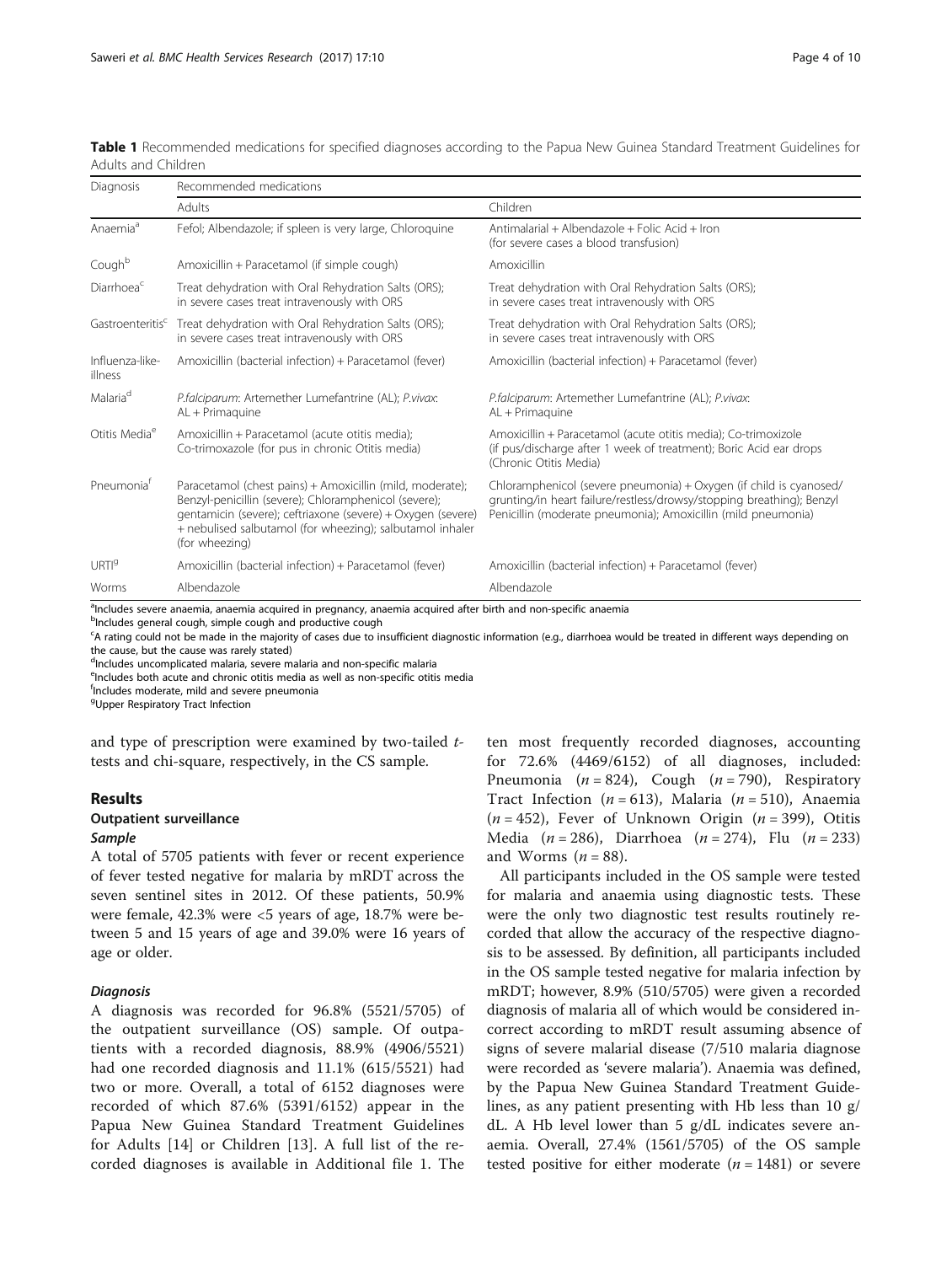anaemia ( $n = 80$ ). Of these 1561 patients, 24.9% were formally diagnosed with anaemia.

### Medication

Ninety-six point five percent (5508/5705) of the OS sample were prescribed one or more medications, the number, percentage and type of which are depicted in Table [2.](#page-5-0) The mean number of medications prescribed (analysis restricted to patients prescribed at least one medicine) was 1.8 (Median 1; IQR 1–2). Overall, antibiotics were the most commonly prescribed medication (72.7%), followed by analgesics (71.3%) and anthelminthics (17.9%). One or more antimalarial medications were prescribed to 13.2% (753/5705) of the OS sample, the most common of which were sulphadoxine/pyrimethamine (SP) (8.1%), chloroquine (4.2%) and amodiaquine (3.6%). 58.6% (441/753) of these patients received some form of antimalarial combination, the most common of which were SP plus chloroquine (21.1%), and SP plus amodiaquine (19.1%). Artemether monotherapies were prescribed in 2.9% (22/753) of cases.

### Health worker adherence to prescription guidelines

As shown in Table [3](#page-6-0), a total of 3249 patients met the inclusion criteria for this analysis of whom 16.6% received a prescription in adherence with the standard treatment guidelines for their respective diagnosis. The majority of prescriptions (56.3%) were rated 'partially adherent', 21.8% 'non-adherent' and a rating was unable to be made in 5.4% of cases.

Table [4,](#page-6-0) drawing on the same sample as presented in Table [3](#page-6-0) and further limited to those patients for whom it was possible to provide an 'adherence' rating  $(n = 3075)$ , presents the percentage of participants for whom: according to the respective prescription protocols in the PNG standard treatment guidelines, (1) should have been prescribed an antibiotic and were not (under prescription); and (2) should not have been provided an antibiotic and were (over prescription). As shown, 18.7% of patients in the five diagnostic categories in which an antibiotic should have been prescribed did not receive an antibiotic. Conversely, 41.0% of patients in the five diagnostic categories in which an antibiotic should not have been prescribed did receive an antibiotic.

# Cross sectional survey

# Sample

A total of 303 febrile patients tested negative for malaria by mRDT or microscopy. Of these patients, 50.8% were female, 47.9% were <5 years of age, 19.5% were between 5 and 15 years of age and 32.7% were 16 years of age or older. These patients were collectively observed across 36 health facilities in 17 provinces.

### **Diagnosis**

A diagnosis was only sought for mRDT negative patients not prescribed an antimalarial  $(n = 246)$  as those prescribed antimalarials ( $n = 57$ ) were assumed to have been diagnosed with malaria despite the mRDT result. Of these 246 patients, a diagnosis was recorded in 52.4% of cases. The specified diagnoses indicated some form of respiratory tract infection ( $n = 80$ ), general body aches or headache (*n* = 28), fever (*n* = 11), diarrhoea (*n* = 9), ear infection ( $n = 7$ ), shortness of breath ( $n = 7$ ), sore mouth/ throat  $(n = 5)$ , influenza  $(n = 4)$ , viral infection  $(n = 3)$ , malaise (*n* = 3), vomiting (*n* = 2), food poisoning (*n* = 2) and one each of measles, tuberculosis, anaemia, gastroenteritis, swelling, bleeding eye, pregnancy and hypertension.

Of the 117 mRDT negative patients without a recorded diagnosis (or prescribed antimalarials), 94.0% (110/117) were prescribed some form of medication suggesting the health worker formed a clinical opinion as to the cause of the febrile illness even if this opinion was not formally recorded or reported to the patient.

### Medication

97.0% (294/303) of the CS sample were prescribed one or more medications, the number, percentage and type of which are listed in Table [2](#page-5-0). The mean number of medications prescribed (analysis restricted to patients prescribed at least one medicine) was 2.1 (Median 2; IQR 2–3). Overall, antibiotics were the most commonly prescribed medication (73.4%) followed by analgesics (72.9%). One or more antimalarial medications were prescribed to 18.8% (57/303) of the CS sample despite the negative mRDT result. The most commonly prescribed antimalarials were SP (13.9%), amodiaquine (6.9%) and chloroquine (6.6%). The recommended first line medication for uncomplicated malaria, artemetherlumefantrine, was prescribed in 1.0% (3/303) of cases. 13.9% (42/303) of these patients received some form of antimalarial combination, the most common of which were chloroquine plus SP (6.6%), amodiaquine plus SP (5.0%) and artemether/artesunate plus SP (1.7%). Artemether monotherapies were prescribed in less than 1.0% (2/303) of cases.

Excluding patients prescribed an antimalarial (for whom diagnostic information was not sought), there was no statistically significant difference in the mean number of medications prescribed to mRDT negative patients with a recorded diagnosis as compared to those without a recorded diagnosis (2.0 vs. 1.9;  $t = -0.3$ ,  $p = 0.76$ ). Furthermore, mRDT negative patients not provided a diagnosis were as likely to receive an antibiotic (75.9% vs. 73.1%;  $\chi^2 = 0.7$ ,  $p = 0.42$ ) or analgesic (71.6% vs. 76.2%;  $\chi^2 = 0.7$ ,  $p = 0.41$ ) as those with a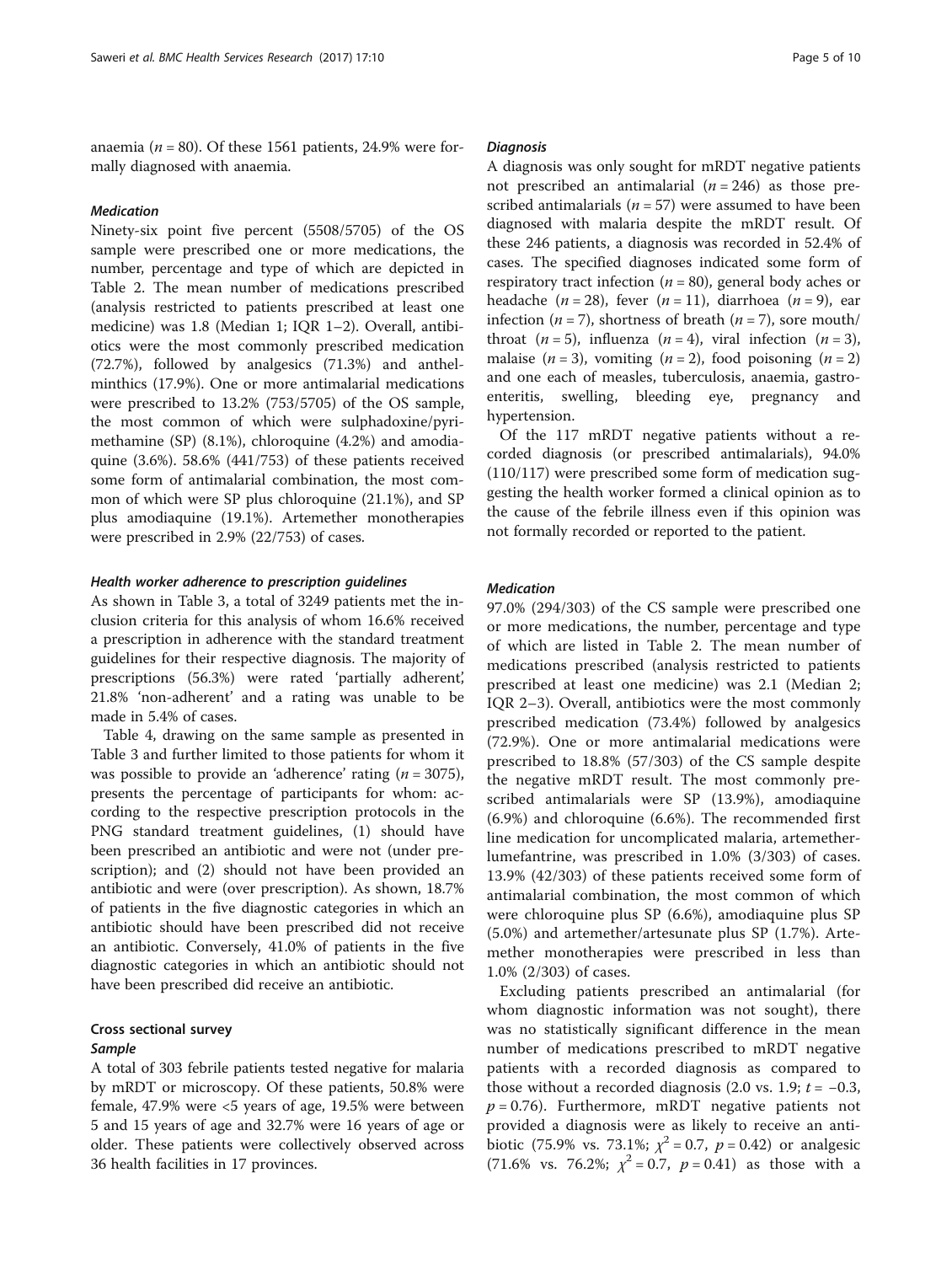| Drug Classification & Type     | Outpatient<br>Surveillance<br>$(N = 5705)$ |      | Cross<br>Sectional<br>$(N = 303)$ |      |  |
|--------------------------------|--------------------------------------------|------|-----------------------------------|------|--|
|                                | n                                          | $\%$ | n                                 | %    |  |
| Antimalarial                   | 753                                        | 13.2 | 57                                | 18.8 |  |
| Amodiaquine                    | 203                                        | 3.6  | 21                                | 6.9  |  |
| Artemether                     | 160                                        | 2.8  | 7                                 | 2.3  |  |
| Artemether-Lumefantrine        | 52                                         | 0.9  | 3                                 | 1.0  |  |
| Artesunate                     | 12                                         | 0.2  | 1                                 | 0.3  |  |
| Chloroquine                    | 240                                        | 4.2  | 20                                | 6.6  |  |
| Dihydroartemisinin-Piperaquine | 1                                          | 0.02 | 0                                 | 0    |  |
| Doxycycline                    | 91                                         | 1.6  | 2                                 | 0.6  |  |
| Primaguine                     | 13                                         | 0.2  | 1                                 | 0.3  |  |
| Quinine                        | 6                                          | 0.1  | 0                                 | 0    |  |
| Sulfadoxine-Pyrimethamine      | 461                                        | 8.1  | 42                                | 13.9 |  |
| Antibiotic                     | 4147                                       | 72.7 | 223                               | 73.4 |  |
| Amoxicillin                    | 1429                                       | 25.0 | 124                               | 40.9 |  |
| Co-trimoxazole                 | 1179                                       | 20.7 | 70                                | 23.1 |  |
| Benzylpenicillin               | 478                                        | 8.4  | 42                                | 13.9 |  |
| Chloramphenicol                | 129                                        | 2.3  | 12                                | 4.0  |  |
| Metronidazole                  | 32                                         | 0.6  | 3                                 | 1.0  |  |
| Erythromycin                   | 49                                         | 0.9  | 1                                 | 0.3  |  |
| Eye ointment                   | 20                                         | 0.4  | 1                                 | 0.3  |  |
| Analgesic/antipyretic          | 4068                                       | 71.3 | 221                               | 72.9 |  |
| Aspirin                        | 261                                        | 4.6  | 28                                | 9.2  |  |
| Paracetamol                    | 3765                                       | 66.0 | 190                               | 62.7 |  |
| Indomethacin                   | 32                                         | 0.6  | 3                                 | 1.0  |  |
| Haematinics                    | 438                                        | 7.7  | 10                                | 3.3  |  |
| Ferrous salt + folic acid      | 419                                        | 7.3  | 9                                 | 2.9  |  |
| Interferon                     | 19                                         | 0.3  | 1                                 | 0.3  |  |
| Gastro Intestinal              | 19                                         | 0.3  | 5                                 | 1.7  |  |
| Cimetidine                     | 4                                          | 0.1  | 1                                 | 0.3  |  |
| Aluminium-Hydroxide            | 15                                         | 0.3  | 3                                 | 1.0  |  |
| Anti-diabetic                  | 3                                          | 0.1  | 0                                 | 0    |  |
| Metaformin                     | 3                                          | 0.1  | 0                                 | 0    |  |
| Anticonvulsant                 | $\overline{2}$                             | 0.04 | 1                                 | 0.3  |  |
| Phenobarbitone                 | 0                                          | 0    | 1                                 | 0.3  |  |
| Antiprotozoal                  | 343                                        | 6.0  | 17                                | 5.6  |  |
| Tinidazole                     | 343                                        | 6.0  | 16                                | 5.3  |  |
| Anthelminthic                  | 1022                                       | 17.9 | 50                                | 16.5 |  |
| Albendazole                    | 1022                                       | 17.9 | 42                                | 13.9 |  |
| Corticosteroid                 | 0                                          | 0    | 1                                 | 0.3  |  |
| Prednisolone                   | 0                                          | 0    | 1                                 | 0.3  |  |
| Bronchodilator                 | 76                                         | 1.3  | 0                                 | 0    |  |
| Salbutamol                     | 74                                         | 1.3  | 0                                 | 0    |  |

<span id="page-5-0"></span>Table 2 Number, percent and type of prescribed medications by survey type

| by survey type <i>(Continued)</i> |     |  |
|-----------------------------------|-----|--|
| Antifungal                        | UJ. |  |
|                                   |     |  |

Table 2 Number, percent and type of prescribed medications

| <u>mundingar</u>          | ╹  | $\mathcal{L}$ |   | v.J |  |
|---------------------------|----|---------------|---|-----|--|
| Dermatological lotion     |    | 0.1           |   | 0.3 |  |
| Dermatological oral drugs | 5  | 0.1           | 0 | 0   |  |
| Cardio-vascular           | 3  | 0.1           | 0 | 0   |  |
| Methyldopa                | 3  | 0.1           | 0 | 0   |  |
| Rehydration               | 82 | 1.4           | 0 | 0   |  |
| Oral rehydration salts    | 73 | 1.3           |   | 0.3 |  |
| Glucose                   | 9  | 0.2           | Ω | 0   |  |

recorded diagnosis suggesting prescribing behaviour was similar irrespective of whether a formal diagnosis was recorded or not.

# Discussion

This paper presents data pertaining to the clinical case management of non-malarial febrile patients in the 12 month period immediately following the discontinuation of a treatment protocol in which most febrile patients were presumptively treated with antimalarials. Data were derived from longitudinal surveillance in seven outpatient sentinel health facilities and from a cross sectional survey in 36 health centres across 17 provinces in PNG.

Findings from the OS sample indicate that the vast majority of non-malarial febrile patients had a formal diagnosis recorded, in the CS sample this was little more than 50%. As the latter comprised a greater number of health workers, and as these health workers were not prompted to provide a diagnosis (as was the case in the OS sample), then the CS percentage may be the more accurate reflection of standard practice. Respiratory tract infections, often pneumonia, were the most common diagnosis provided across both datasets. Diagnoses of diarrhoea and general body aches were also prominent across samples, although at a substantially lower frequency. Respiratory tract infections and diarrhoea have historically been reported at a high frequency on the PNG National Health Information System [[17\]](#page-8-0) and are ranked highly in PNG burden of disease estimates [\[18](#page-8-0)]. Thus, the specified diagnoses of non-malarial febrile illness are largely consistent with existing data sources.

It was not possible to determine whether the recorded diagnoses were accurate or not in the context of this study, with the exception of malaria and anaemia. However, the small number of studies that have examined the aetiology of non-malarial febrile illness in PNG have identified dengue as a cause in approximately 10% of cases [[19, 20](#page-8-0)] and a chikungunya virus outbreak was detected in PNG at the time the reported data were collected [\[21](#page-9-0), [22\]](#page-9-0). A recent review of non-malarial febrile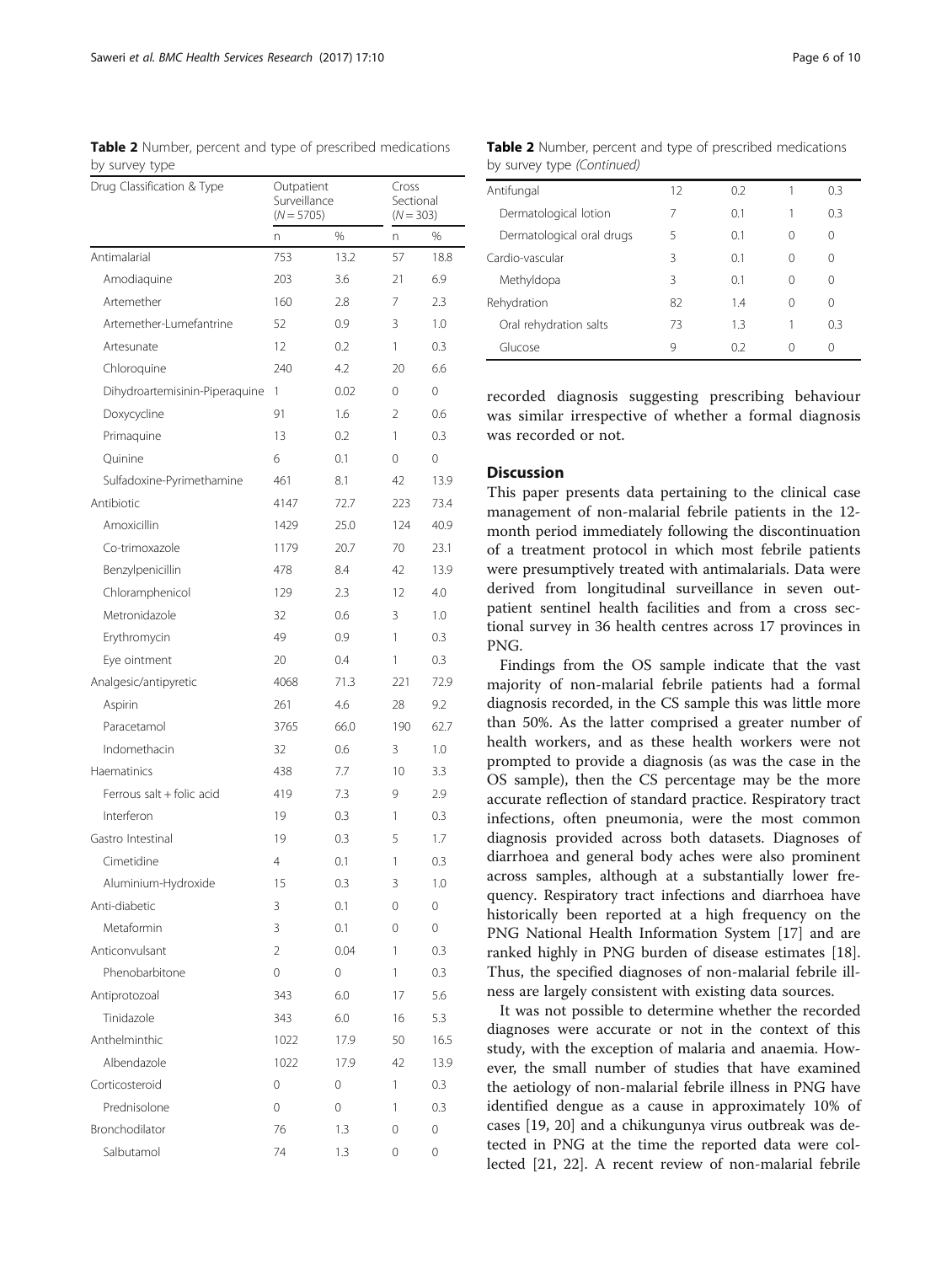<span id="page-6-0"></span>Table 3 Health worker adherence to prescription quidelines relative to recorded diagnosis

| Diagnosis                  | Number |          | Adherence Rating (%)  |                  |                   |  |  |
|----------------------------|--------|----------|-----------------------|------------------|-------------------|--|--|
|                            |        | Adherent | Partially<br>Adherent | Non-<br>adherent | Unable to<br>Rate |  |  |
| Anaemia <sup>a</sup>       | 270    | 3.7      | 90.7                  | 5.6              | $\Omega$          |  |  |
| Coughb                     | 639    | 8.5      | 37.4                  | 54.1             | 0                 |  |  |
| Diarrhoea <sup>c</sup>     | 174    | 0        | 36.8                  | $\Omega$         | 63.2              |  |  |
| Gastroenteritisc           | 71     | $\Omega$ | 19.7                  | $\Omega$         | 80.3              |  |  |
| Influenza-like-<br>illness | 207    | 2.9      | 36.7                  | 57               | 3.4               |  |  |
| Malaria <sup>d</sup>       | 346    | 5.2      | 83.2                  | 11.6             | $\Omega$          |  |  |
| Otitis Media <sup>e</sup>  | 238    | 30.3     | 68.9                  | 0.8              | 0                 |  |  |
| Pneumonia <sup>t</sup>     | 715    | 38.7     | 59.6                  | 1.7              | $\Omega$          |  |  |
| URTI <sup>9</sup>          | 526    | 15.8     | 52.1                  | 32.1             | 0                 |  |  |
| Worms                      | 63     | 31.7     | 60.3                  | 7.9              | 0                 |  |  |
| Total                      | 3249   | 16.6     | 56.3                  | 21.8             | 5.4               |  |  |

<sup>a</sup>Includes severe anaemia, anaemia acquired in pregnancy, anaemia acquired after birth and non-specific anaemia

<sup>b</sup>Includes general cough, simple cough and productive cough

<sup>c</sup>A rating could not be made in the majority of cases due to insufficient diagnostic information (e.g., diarrhoea would be treated in different ways depending on the cause, but the cause was rarely stated)

dncludes uncomplicated malaria, severe malaria and non-specific malaria elncludes both acute and chronic otitis media as well as non-specific otitis media

f Includes moderate, mild and severe pneumonia

<sup>9</sup>Upper Respiratory Tract Infection

Table 4 Antibiotic prescription relative to diagnosis, according to Papua New Guinea Standard Treatment Guidelines

| Diagnosis                           | Number | Antibiotic Prescription (%) |                    |       |  |  |
|-------------------------------------|--------|-----------------------------|--------------------|-------|--|--|
|                                     |        | Required                    | Under <sup>a</sup> | Overb |  |  |
| Anaemia                             | 270    | NO.                         |                    | 54.8  |  |  |
| Cough                               | 639    | <b>YES</b>                  | 37.4               |       |  |  |
| Diarrhoea <sup>C</sup>              | 64     | NO.                         |                    | 92.2  |  |  |
| Gastroenteritis <sup>C</sup>        | 14     | <b>YES</b>                  | 0                  |       |  |  |
| Influenza-like-illness <sup>C</sup> | 200    | NO.                         |                    | 37.0  |  |  |
| Malaria                             | 346    | NO.                         |                    | 19.1  |  |  |
| Otitis Media                        | 238    | <b>YES</b>                  | 2.9                |       |  |  |
| Pneumonia                           | 715    | <b>YES</b>                  | 3.1                |       |  |  |
| URTI                                | 526    | <b>YES</b>                  | 24.9               |       |  |  |
| Worms                               | 63     | NO.                         |                    | 63.5  |  |  |
| Total                               | 3075   |                             | 18.7               | 41.0  |  |  |

<sup>a</sup>Percentages only calculated for patients in those diagnostic categories in which the PNG standard treatment quidelines recommend an antibiotic prescription (*n* = 2132)<br><sup>b</sup>Percentages only calculated for patients in those diagnostic categories in

which the PNG standard treatment quidelines do not recommend an antibiotic prescription ( $n = 943$ )

Analysis limited to those participants for whom an 'adherence rating' (Table [2](#page-5-0)) could be made

illness in the neighbouring South East Asia region further identified dengue, typhus and Leptospira spp. as the most commonly reported pathogens across 146 studies meeting the inclusion criteria [\[23\]](#page-9-0). As neither dengue, chikungunya, typhus or leptospira spp. were diagnosed in a single case in either sample, as malaria was diagnosed in between 8.9 to 18.8% of mRDT-negative cases and as anaemia was substantially underdiagnosed despite the availability of a Hb-measurement in the OS sample, there is reason to question the accuracy of recorded diagnoses. The limited diagnostic/laboratory support available in primary health care facilities in PNG restricts the degree to which health workers can investigate the causes of febrile illnesses and may consequently influence the accuracy of diagnoses provided. The threat of misdiagnosis may, therefore, be considered a result of limitations in the broader healthcare system rather than health worker ability per se.

Prescription patterns were consistent across datasets. Over 90% of patients in both the OS and CS sample were prescribed one or more medications, most commonly some form of antibiotic, analgesic and/or anthelminthic. Antimalarials were provided in 18.8 and 13.2% of OS and CS cases, respectively, despite the negative mRDT result. This rate of antimalarial prescription to mRDT negative patients is lower than that reported in other settings [[24](#page-9-0)–[26](#page-9-0)] and represents a substantial reduction in the rate of antimalarial prescription to febrile patients compared to the practice observed prior to the change in treatment protocol [\[27\]](#page-9-0). Thus, while not fully compliant with the revised protocol, PNG health workers have seemingly made radical and appropriate adjustments to their antimalarial prescription practices in a relatively brief time frame and perhaps at a faster rate than their international peers in similar circumstances.

The adherence analysis indicated that the prescription provided was consistent with that recommended in the respective PNG standard treatment manual for the specified diagnosis in fewer than 20% of cases (OS sample only). The majority of prescriptions (56.3%) were rated 'partially adherent', indicating that at least one, but not all, of the recommended medications was provided or the correct class of medication was provided, but not the recommended drug. It was not possible to determine what influence the availability of the respective medications played in this outcome. This result, therefore, most likely reflects limitations in both medication availability and health worker practice, yet it remains the case that the medications provided were rarely in full accordance with those recommended for the diagnoses given. A previous study, not restricted to mRDT negative cases, reported 'appropriate' prescription rates (based on diagnosis) of between 62.1–69.6% in two secondary care settings and an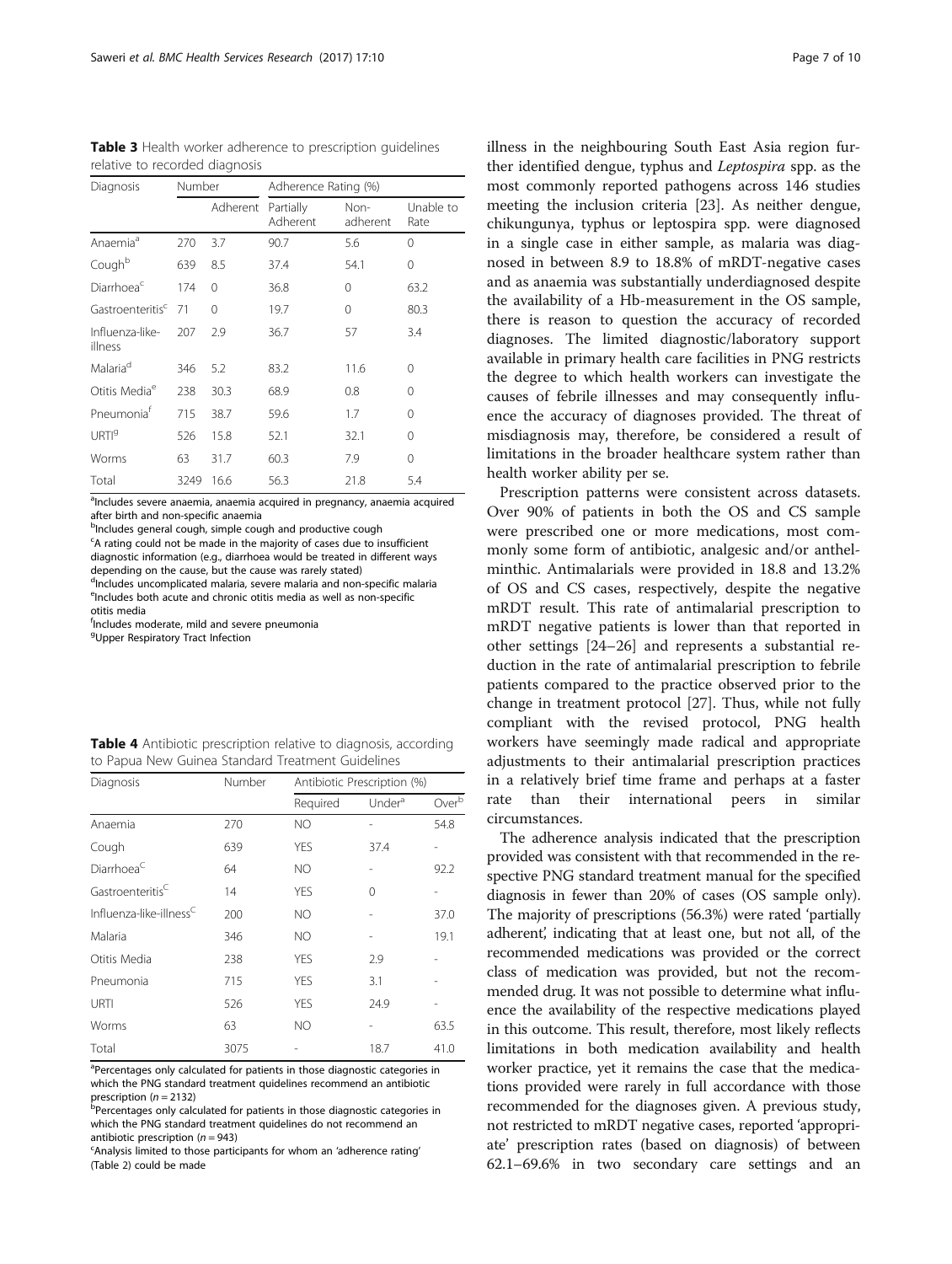outpatient facility in PNG [\[28\]](#page-9-0). Thus, the relatively poor adherence to prescription guidelines reported in this study suggests that PNG health workers may be less likely to provide a recommended prescription when treating nonmalarial febrile illness patients. However, in the absence of an expert reference diagnosis in the context of this study, the extent and consequences of any potential misdiagnosis and non-recommended prescription cannot be judged.

Previous studies have reported similar rates of antibiotic prescription to mRDT negative patients as reported here, from 61.4% in Uganda [\[29](#page-9-0)] to 78% in Tanzania [[30\]](#page-9-0). Accordingly, the rates may be considered somewhat normative in a low income country setting in which a shift from presumptive to parasitological confirmed malaria diagnosis has recently taken place. Nevertheless, the rate of antibiotic prescription is high and raises the possibility that primary health care workers in PNG may be substituting antimalarial medication with antibiotic medication in response to the revised NMTP, as has been previously suggested [\[6](#page-8-0), [9](#page-8-0)]. The potential over-prescription of antibiotics cannot be reliably established in the absence of an expert reference diagnosis including, in some instances, additional diagnostic testing; nevertheless, a recent study reported unnecessary antibiotic prescription in 29% of 6969 observed illness episodes in outpatient health services in PNG [\[31](#page-9-0)] which is somewhat consistent with the rate of antibiotic over prescription (41%) reported herein. Furthermore, an analysis of medication prescription to malaria mRDT positive patients in the CS survey [[7\]](#page-8-0) found that out of 54 mRDT positive patients, 98.2% were prescribed an antimalarial, yet only 14.8% were prescribed an antibiotic. This would indicate that health workers are selectively (and often unnecessarily) prescribing antibiotics to mRDT negative cases as opposed to routinely providing them to all febrile patients.

This study was not without limitation. Firstly, the fact that (to a large extent) the accuracy of the reported diagnoses was not able to be assessed in either the OS or CS sample remains an important knowledge gap. Whilst assessing the accuracy of non-malarial febrile illness was not an aim of the study, without this essential information it is difficult to reliably assess the quality of health worker practice. A further limitation is that the study did not take into consideration medication supplies at the respective health facilities in either survey. The supply of anti-malarial drugs or other medications could have an implied effect on the prescribing behaviour of health workers [\[32\]](#page-9-0). In addition, health workers in the OS sample were required to complete a diagnosis and medication section on a research-specific case report form which is not reflective of normal practice and health workers in the CS sample were actively observed during their respective febrile case consultations by a

member of a research team. This, too, may have influenced health worker practice. The health workers in both surveys were predominantly nurses and community health workers. Therefore, the conclusions drawn concerning health worker behaviour are not a complete depiction of all health worker cadres in PNG.

The respective datasets also had their inherent weaknesses. The OS analyses were based on a large number of patient cases, yet they had been collectively treated by a relatively small number of health workers. Conversely, the CS analyses were based on a smaller number of patients, yet they had been treated by a larger number of health workers from a more diverse array of health facilities. Triangulating findings from the two datasets, as was done here, overcomes their respective limitations in part. Despite these limitations, the collective sample size of both patients and health workers, the relatively robust sampling and study protocols, the geographical spread of participating health centres and the general agreement between the two datasets with respect to reported diagnosis and prescription practice suggests the reported findings could reasonably be generalised to health centres across PNG.

### Conclusions

The findings indicate health workers predominantly adhere to mRDT negative results, determine alternative diagnoses in most cases and provide medications other than antimalarials. However, the findings further suggest that a large proportion of non-malarial febrile patients are not being provided a diagnosis, the diagnoses that are given may not necessarily be accurate, the medications prescribed rarely fully adhere to those recommended for the specified diagnosis and that antibiotics are likely to be overprescribed. All of these factors strongly indicate a need for intensive and continuing health worker support in the diagnosis and management of non-malarial fevers and for thorough scientific investigation and reporting on the aetiology of non-malarial fevers across the various regions of PNG.

Interventions based on training and/or the provision of rapid diagnostic tests have demonstrably improved non-malarial febrile case management [[33\]](#page-9-0), and interventions proven successful in improving malaria case management, such as text message reminders [\[34](#page-9-0)], would seemingly be easily transferable. General health systems strengthening in low income country contexts such as PNG is equally essential to sustained improvement in health worker performance [\[35](#page-9-0)]. As multiple support and supervisory mechanism are typically required to improve health worker practice [\[36](#page-9-0)], strengthening non-malarial febrile case management in primary health care contexts in PNG will likely require a package of health worker and health system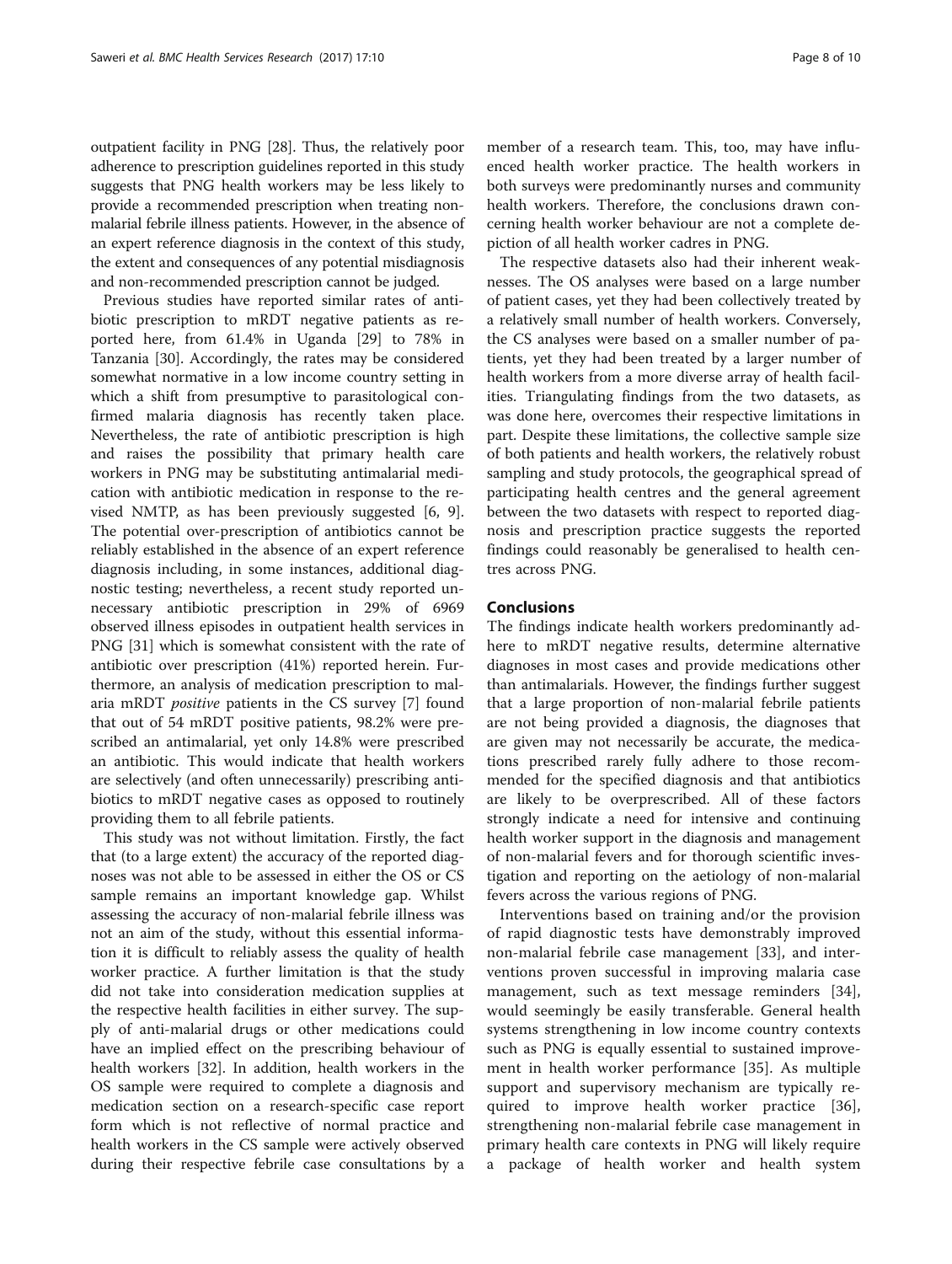<span id="page-8-0"></span>strengthening interventions, variously focusing on: further reducing antimalarial prescription to malaria mRDT negative patients; encouraging formal diagnosis and the use of clinical and available laboratory resources to inform diagnosis; rational use of antibiotics; and adherence to recommended treatment guidelines when a diagnosis is made.

# Additional file

[Additional file 1:](dx.doi.org/10.1186/s12913-016-1965-6) Full list of recorded diagnoses for the outpatient surveillance sample. (DOCX 21 kb)

### Abbreviations

CS: Cross-sectional; Hb: Haemoglobin; IMCI: Integrated management of childhood illness; IQR: Interquartile range; mRDT: malaria rapid diagnostic test; NMCP: National Malaria Control Program; NMTP: National Malaria Treatment Protocol; OS: Outpatient longitudinal surveillance; PNG: Papua New Guinea; SP: Sulfadoxine-pyrimethamine

#### Acknowledgements

The authors gratefully acknowledge the many health workers and patients involved in this study. The generous support of the respective provincial and district health authorities and the PNG National Department of Health are also acknowledged as is the PNG Malaria Technical Working Group and the many staff members of the Papua New Guinea Institute of Medical Research who assisted with data collection and management.

### Funding

This study was financially supported by a Global Fund to Fight AIDS, Tuberculosis and Malaria (GFATM) Round 8 grant. GFATM played no role in study design, data collection, analysis and interpretation nor did they contribute to the drafting or reviewing of this published article in any way.

#### Availability of data and materials

All data generated or analysed during this study are included in this published article.

#### Authors' contributions

OPMS: Analysed the data and wrote the first draft of the publication. MH: Developed the study, implemented data collection and contributed to the final version of the manuscript. PMS, IM: Developed the study and contributed to the final version of the manuscript. JP: Implemented data collection, co-analysed the data and contributed to the final version of the manuscript. All authors read and approved the final manuscript.

#### Competing interests

The authors declare that they have no competing interests.

#### Consent for publication

Not applicable.

### Ethics approval and consent to participate

The Medical Research Advisory Committee of Papua New Guinea approved this study (MRAC No. 10.12; 26 Feb 2010). Oral informed consent was obtained from the officer in charge at all participating health facilities as well as all participating health workers and patients.

#### Author details

<sup>1</sup> Papua New Guinea Institute of Medical Research (PNGIMR), PO Box 60, Goroka EHP 441, Papua New Guinea. <sup>2</sup>Swiss Tropical and Public Health Institute, PO Box, 4002, Basel, Switzerland. <sup>3</sup>University of Basel, Petersplatz 1, 4003, Basel, Switzerland. <sup>4</sup>Barcelona Centre for International Health Research (CRESIB, Hospital Clínic-Universitat de Barcelona), Barcelona, Spain. <sup>5</sup>Walter and Eliza Hall Institute of Medical Research, Melbourne, Australia. <sup>6</sup>Liverpool School of Tropical Medicine, Liverpool, UK.

Received: 4 September 2015 Accepted: 20 December 2016 Published online: 05 January 2017

#### References

- 1. Zhao J, Lama M, Korenromp E, Aylward P, Shargie E, Filler S, et al. Adoption of rapid diagnostic tests for the diagnosis of malaria, a preliminary analysis of the Global Fund program data, 2005 to 2010. PLoS One. 2012;7(8): e43549. doi:[10.1371/journal.pone.0043549.](http://dx.doi.org/10.1371/journal.pone.0043549) PubMed PMID: 22952703, PubMed Central PMCID: PMC3428362.
- 2. The Global Fund. Malaria Control in Papua New Guinea: Scaling up for Impact 2010 [cited 2013 16/08/2013]. Available from: [http://portfolio.](http://portfolio.theglobalfund.org/en/Grant/Index/PNG-809-G04-M) [theglobalfund.org/en/Grant/Index/PNG-809-G04-M.](http://portfolio.theglobalfund.org/en/Grant/Index/PNG-809-G04-M)
- 3. Papua New Guinea National Department of Health. National Malaria Treatment Protocol. Port Moresby: 2009.
- 4. Yukich JO, Bennett A, Albertini A, Incardona S, Moonga H, Chisha Z, et al. Reductions in artemisinin-based combination therapy consumption after the nationwide scale up of routine malaria rapid diagnostic testing in Zambia. Am J Trop Med Hyg. 2012;87(3):437–46. doi:[10.4269/ajtmh.2012.12-](http://dx.doi.org/10.4269/ajtmh.2012.12-0127) [0127](http://dx.doi.org/10.4269/ajtmh.2012.12-0127). PubMed PMID: 22848096, PubMed Central PMCID: PMC3435345.
- 5. Thiam S, Thior M, Faye B, Ndiop M, Diouf ML, Diouf MB, et al. Major reduction in anti-malarial drug consumption in Senegal after nation-wide introduction of malaria rapid diagnostic tests. PLoS One. 2011;6(4):e18419. doi[:10.1371/journal.pone.0018419.](http://dx.doi.org/10.1371/journal.pone.0018419) PubMed PMID: 21494674, PubMed Central PMCID: PMC3071817.
- 6. Bruxvoort K, Kalolella A, Nchimbi H, Festo C, Taylor M, Thomson R, et al. Getting antimalarials on target: impact of national roll-out of malaria rapid diagnostic tests on health facility treatment in three regions of Tanzania. Trop Med Int Health. 2013. doi[:10.1111/tmi.12168](http://dx.doi.org/10.1111/tmi.12168).
- 7. Pulford J, Kurumop S, Ura Y, Siba P, Mueller I, Hetzel MW. Malaria case management in Papua New Guinea following the introduction of a revised treatment protocol. Malar J. 2013;12:433.
- 8. Chappuis F, Alirol E, d'Acremont V, Bottieau E, Yansouni CP. Rapid diagnostic tests for non-malarial febrile illness in the tropics. Clin Microbiol Infect. 2013;19(5):422–31. doi[:10.1111/1469-0691.12154.](http://dx.doi.org/10.1111/1469-0691.12154)
- 9. Baiden F, Webster J, Owusu-Agyei S, Chandramohan D. Would rational use of antibiotics be compromised in the era of test-based management of malaria? Trop Med Int Health. 2011;16(2):142–4. doi:[10.1111/j.1365-3156.2010.02692.x.](http://dx.doi.org/10.1111/j.1365-3156.2010.02692.x)
- 10. World Health Organisation. World malaria report 2014. Geneva: World Health Organisation; 2014.
- 11. Hetzel MW, Paul S, Benjamin L, Makita L, Mueller I, Siba PM. Proportion of fevers attributable to malaria varies significantly between sites in Papua New Guinea. P N G Med J. 2014;57(1–4):39–51.
- 12. National Competency Training Project. Malaria diagnosis and the New treatment protocol: a training manual for health workers in Papua New Guinea. Port Moresby: Birdwing Publishing; 2010.
- 13. Paediatric Society of Papua New Guinea. Standard treatment for common illnesses of children in Papua New guinea: manual for nurses, community health workers, health extension officers and doctors. 9th ed. Port Moresby: Paediatric Society of Papua New Guinea; 2011.
- 14. National Department of Health. Standard treatment guidelines for common illness of adults in Papua New guinea: a manual for nurses, health extension officers and doctors. 6th ed. Port Moresby: National Department of Health; 2012.
- 15. IMRG. Papua New Guinea Independent Monitoring Review Group (Health). Report No. 4. Port Moresby: Independent Monitoring Review Group; 2008.
- 16. Hetzel MW, Pulford J, Maraga S, Barnedas C, Reimer L, Tavul L, et al. Evaluation of the global fund-supported national malaria control program in Papua New Guinea, 2009–2014. P N G Med J. 2014;57(1–4):7–29.
- 17. PNG National Department of Health. Health sector review, 2001–2009. Port Moresby: National Department of Health; 2009.
- 18. Institute for Health Metrics and Evaluation. GBD Profile: Papua New Guinea Seattle: Institute for Health Metrics and Evaluation; 2010 [cited 2015 07/07/ 2015]. Available from: [http://www.healthdata.org/sites/default/files/files/](http://www.healthdata.org/sites/default/files/files/country_profiles/GBD/ihme_gbd_country_report_papua_new_guinea.pdf) [country\\_profiles/GBD/ihme\\_gbd\\_country\\_report\\_papua\\_new\\_guinea.pdf.](http://www.healthdata.org/sites/default/files/files/country_profiles/GBD/ihme_gbd_country_report_papua_new_guinea.pdf)
- 19. Bande G, Hetzel MW, Iga J, Barnadas C, Mueller I, Siba P, et al. An investigation into febrile illnesses of unknown aetiology in Wipim, Papua New Guinea. P N G Med J. 2014;57(1–4):52–8.
- 20. Senn N, Luang-Suarkia D, Manong D, Siba PM, McBride WJ. Contribution of dengue fever to the burden of acute febrile illnesses in Papua New Guinea: an age-specific prospective study. Am J Trop Med Hyg. 2011;85(1):132–7. doi[:10.4269/ajtmh.2011.10-0482](http://dx.doi.org/10.4269/ajtmh.2011.10-0482). PubMed PMID: 21734138, PubMed Central PMCID: PMC3122357.